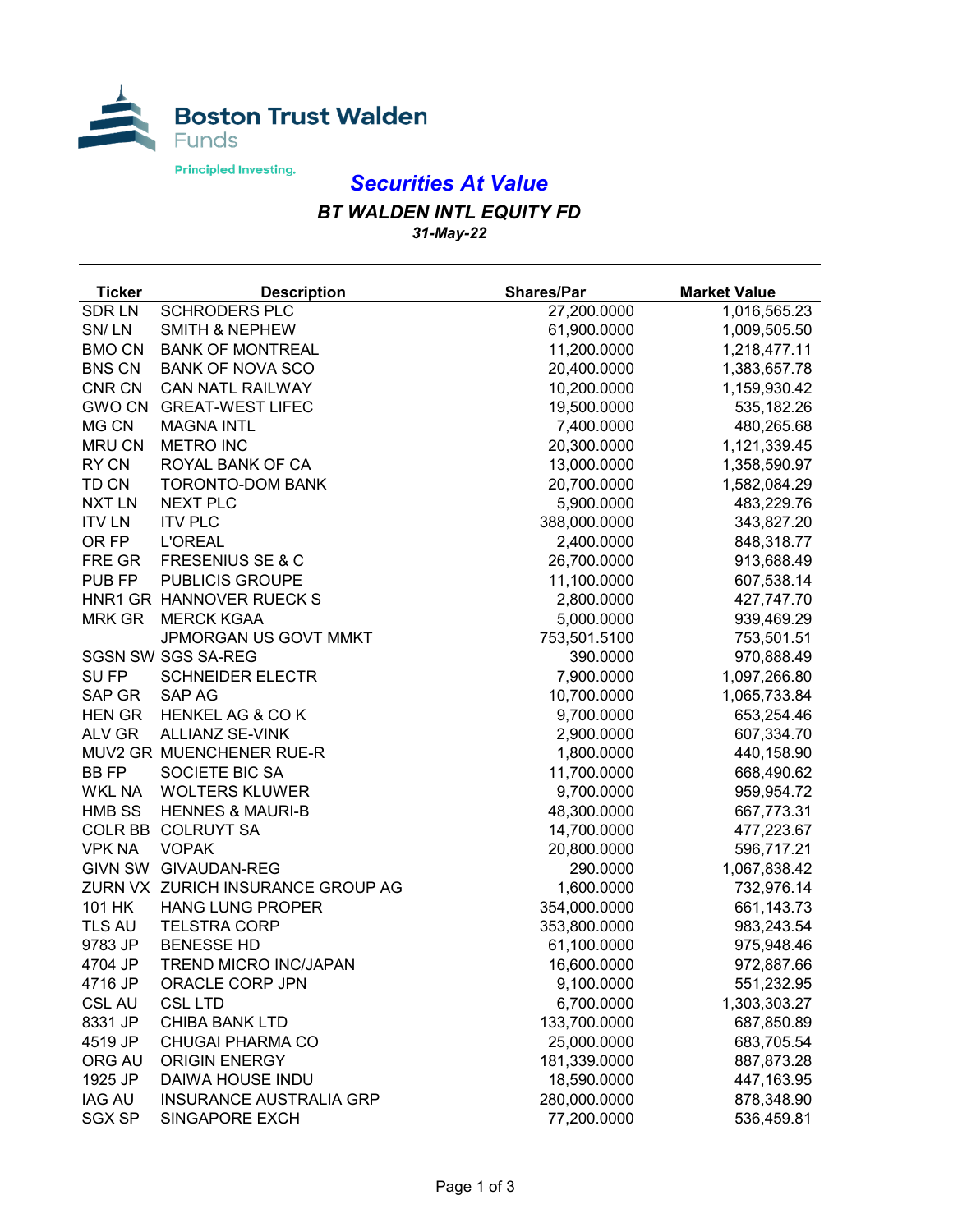| <b>Ticker</b>        | <b>Description</b>             | <b>Shares/Par</b> | <b>Market Value</b> |
|----------------------|--------------------------------|-------------------|---------------------|
| $\overline{9983}$ JP | <b>FAST RETAILING</b>          | 1,500.0000        | 724,311.82          |
| 4307 JP              | NOMURA RESEARCH                | 24,200.0000       | 664,572.45          |
| 8359 JP              | <b>HACHIJUNI BANK</b>          | 171,000.0000      | 596,817.75          |
| <b>11 HK</b>         | <b>HANG SENG BK</b>            | 48,200.0000       | 841,845.29          |
| 4185 JP              | <b>JSR CORP</b>                | 24,500.0000       | 772,792.06          |
| 4452 JP              | <b>KAO CORP</b>                | 10,400.0000       | 418,722.45          |
| 6370 JP              | <b>KURITA WATER INDUSTRIES</b> | 13,000.0000       | 504,474.60          |
| 8766 JP              | <b>TOKIO MARINE HD</b>         | 10,900.0000       | 630,738.40          |
| 8316 JP              | <b>SMFG</b>                    | 31,300.0000       | 957,752.64          |
| 8802 JP              | MITSUBISHI ESTATE CO LTD       | 35,300.0000       | 522,260.96          |
| CD SP                | COMFORTDELGRO CO               | 539,400.0000      | 565,372.73          |
| 6902 JP              | <b>DENSO CORP</b>              | 12,600.0000       | 767,266.04          |
| 9432 JP              | NIPPON TELEGRAPH               | 27,200.0000       | 826,873.49          |
| 6988 JP              | NITTO DENKO CORP               | 12,400.0000       | 897,073.14          |
| NICE IT              | <b>NICE SYSTEMS LTD</b>        | 2,574.0000        | 513,034.04          |
| 4661 JP              | <b>ORIENTAL LAND CO</b>        | 4,100.0000        | 610,685.44          |
| 83 HK                | SINO LAND CO LTD               | 548,000.0000      | 774,274.06          |
| 6869 JP              | <b>SYSMEX CORP</b>             | 5,900.0000        | 383,278.12          |
| 4543 JP              | <b>TERUMO CORP</b>             | 15,200.0000       | 490,690.74          |
| 7203 JP              | <b>TOYOTA MOTOR</b>            | 75,800.0000       | 1,258,877.79        |
| 4503 JP              | <b>ASTELLAS PHARMA</b>         | 37,300.0000       | 596,839.95          |
| 9064 JP              | YAMATO HOLDINGS                | 25,700.0000       | 445,201.31          |
| DB1 GR               | DEUTSCHE BOERSE                | 6,700.0000        | 1,123,907.88        |
| ROG SW               | ROCHE HLDG-GENUS               | 3,500.0000        | 1,191,691.17        |
|                      | <b>NESN SW NESTLE SA-REG</b>   | 14,900.0000       | 1,823,595.41        |
|                      | <b>EQNR NO EQUINOR ASA</b>     | 32,025.0000       | 1,213,150.04        |
|                      | SOON SW SONOVA HLDG            | 2,600.0000        | 923,604.26          |
| EL FP                | <b>ESSILORLUXOTTICA</b>        | 4,700.0000        | 758,939.50          |
| <b>SRG IM</b>        | <b>SNAM SPA</b>                | 90,171.0000       | 523,873.96          |
| <b>TEN IM</b>        | <b>TENARIS SA</b>              | 69,200.0000       | 1,155,958.64        |
| NK FP                | <b>IMERYS SA</b>               | 24,100.0000       | 891,893.87          |
| <b>TRN IM</b>        | <b>TERNA SPA</b>               | 83,200.0000       | 704,944.20          |
| <b>IFC CN</b>        | <b>INTACT FINANCIAL CORP</b>   | 4,300.0000        | 621,352.89          |
| <b>KNEBV F</b>       | KONE OYJ-B                     | 13,200.0000       | 673,871.37          |
| 1605 JP              | <b>INPEX CORP</b>              | 84,600.0000       | 1,085,191.93        |
| <b>ULVRLN</b>        | UNILEVER PLC                   | 23,000.0000       | 1,109,267.97        |
| LR FP                | <b>LEGRAND SA</b>              | 11,300.0000       | 978,965.61          |
| <b>BCE CN</b>        | <b>BCE INC</b>                 | 11,100.0000       | 604,808.25          |
| <b>EXPN LN</b>       | <b>EXPERIAN PLC</b>            | 29,000.0000       | 971,426.64          |
| <b>BXB AU</b>        | <b>BRAMBLES LTD</b>            | 133,800.0000      | 1,040,949.97        |
| <b>SKG ID</b>        | <b>SMURFIT</b>                 | 12,000.0000       | 485,578.48          |
| <b>BN FP</b>         | <b>DANONE</b>                  | 13,700.0000       | 806,101.67          |
| AI FP                | AIR LIQUIDE SA                 | 6,300.0000        | 1,102,839.96        |
| <b>RKT LN</b>        | <b>RECKITT BENCKISE</b>        | 6,800.0000        | 526,159.10          |
| <b>REL LN</b>        | <b>RELX PLC</b>                | 45,200.0000       | 1,297,061.45        |
| NZYMB <sub>D</sub>   | NOVOZYMES-B SHS                | 9,400.0000        | 596,053.07          |
| <b>SGE LN</b>        | <b>SAGE GROUP</b>              | 101,800.0000      | 842,618.99          |
| <b>WPP LN</b>        | WPP PLC                        | 48,600.0000       | 563,938.39          |
|                      | ASML NA ASML HOLDING NV        | 1,900.0000        | 1,095,482.35        |
| <b>CFR SW</b>        | <b>CIE FINANCI-REG</b>         | 8,600.0000        | 957,842.73          |
| AD NA                | KONINKLIJKE AHOLD DELHZ        | 32,200.0000       | 888,929.66          |
| <b>CPG LN</b>        | <b>COMPASS GROUP PLC</b>       | 48,800.0000       | 1,094,380.20        |
| NG/LN                | NATIONAL GRID PLC              | 72,100.0000       | 1,067,006.78        |